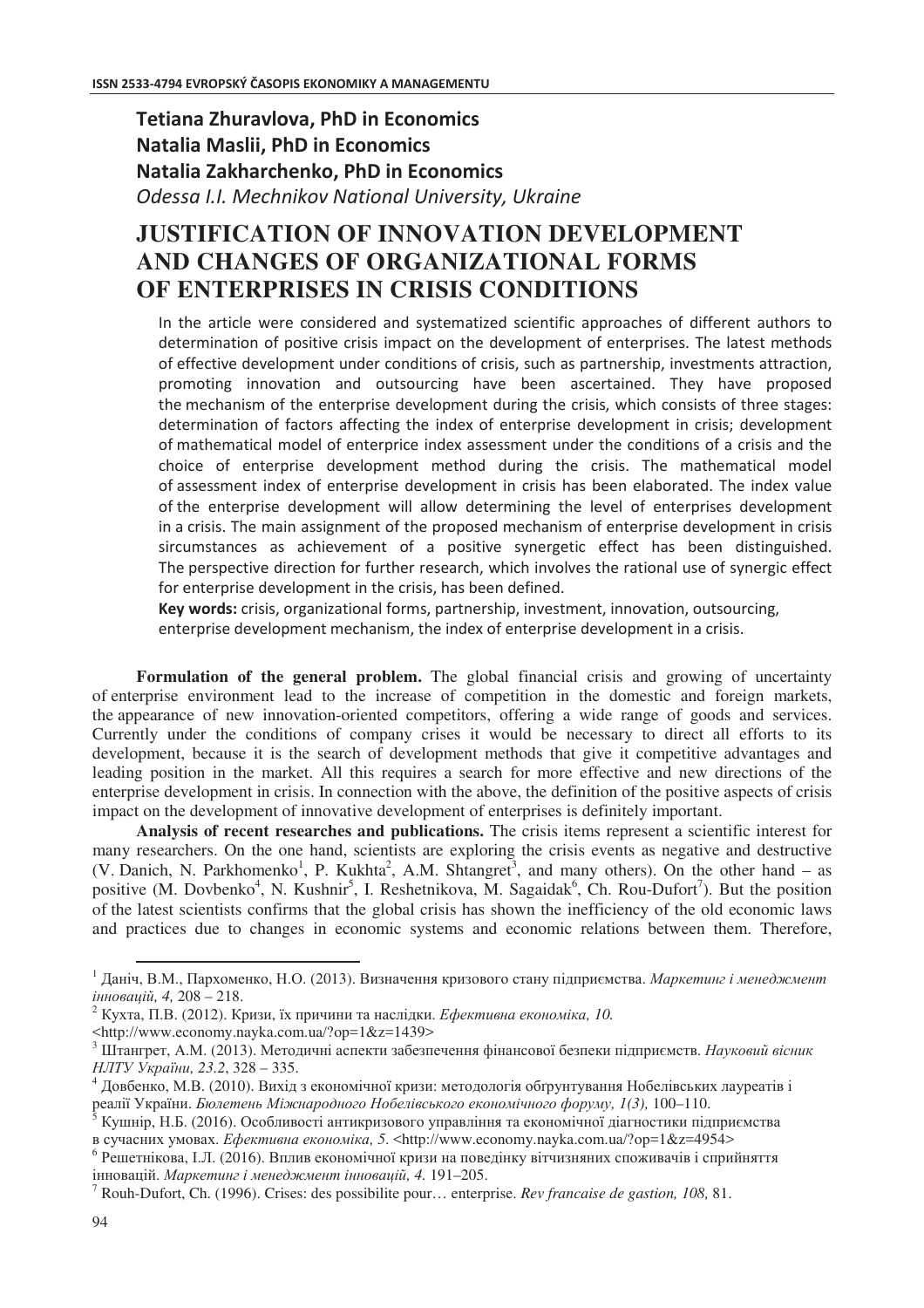the crisis is that driving force that motivates most today's scientists to develop such models, methods and forms of enterprise development that fully meet the requirements of modern times.

**Methods of research.** The method of abstraction has been used in this paper to determine the nature of the crisis and systematize different scientific views on concept in question; analysis to determine the trend in change of the number of enterprises in Ukraine; grouping while distribution of integration methods, adaptation and development of enterprises under the conditions of crisis; economic and mathematical methods to develop a mathematical model of index assessment of enterprises development in a crisis with multiple variables.

**The goal** of research is to study the nature of the crisis in terms of its impact on new possibilities of enterprises integration and the justification of their inovation development.

**Key ideas of material.** The practice has proven that crisis events influence any kind of enterprise that could jeopardize the existence of the company or vice versa become that impact that will push it to development. The positive impact of the crisis is extremely important for the company, the industry in which it operates and the national economy as a whole. It is supported by research data of different scientists what concerns the definition of the positive impact of crisis on development of enterpreses, which is shown in the table 1.

Table 1

| Name of scientist | <b>Definition of «crisis»</b>                                                                                                                                                                                                           |
|-------------------|-----------------------------------------------------------------------------------------------------------------------------------------------------------------------------------------------------------------------------------------|
| Ch. Rou-Dufort    | «A crisis has not only negative and destructive nature, but is also the potential for<br>changes and the organizational basis for learning»                                                                                             |
| Y. Osipov         | «The crisis process is not the end yet, and even not the catastrophy  Without crisis<br>there is no development, no qualitative changes  The crisis is an obligatory<br>prerequisite and condition of a qualitative advance»            |
| N. Kushnir        | «The crisis process in the organization, which is going on in the set (desired)<br>direction can be described as a form of forward motion of the system.»                                                                               |
| M. Dovbenko       | «The crisis is the disturbance of the balance and at the same time, the transition to a<br>new equilibrium. » «The crisis is a change of organizational forms of the complex<br>(system), break point in the course of its development» |

## **Scientific approaches to determine the positive impact of a crisis on the development of enterprises**

The carried out above mentioned study of scientific opinions prove that under the conditions of crisis not only decline, bankruptcy or liquidation of the company, but its rapid development, reorientation of production and other positive effects can occur as well.

It is important to note that crisis and depression tendencies of Ukrainian economy have dramatically increased the motivation of the business sector to create new enterprises and new forms of activity. The confirmation of this trend can be seen by the example of the number of registered and liquidated companies during the times of deep economic and political crisis in Ukraine for the years 2012-2015, as shown in Table. 2.

Table 2

### **Analysis of key indicators to determine changes in the number of Ukrainian enterprises and profit (loss) for the period of 2012-2015**  (compiled by the authors)

| <b>Years</b> | <b>Total number</b><br>of enterprises<br>in Ukraine, units. | The change of the total number<br>of enterprises resulting from: |                                                | <b>Balance of net profit (loss)</b><br>of large and middle sized |
|--------------|-------------------------------------------------------------|------------------------------------------------------------------|------------------------------------------------|------------------------------------------------------------------|
|              |                                                             | Registration of new<br>enterprises, units                        | Liquidation of existing<br>enterprises, units. | enterprises,<br>mln. UAH.                                        |
| 2012         | 1600127                                                     | 4978                                                             | 2792                                           | 8673,5                                                           |
| 2013         | 1722070                                                     | 4885                                                             | 2691                                           | $-4294.5$                                                        |
| 2014         | 1931161                                                     | 5057                                                             | 1267                                           | $-258794,2$                                                      |
| 2015         | 1974439                                                     | 4995                                                             | 1113                                           | $-186729,2$                                                      |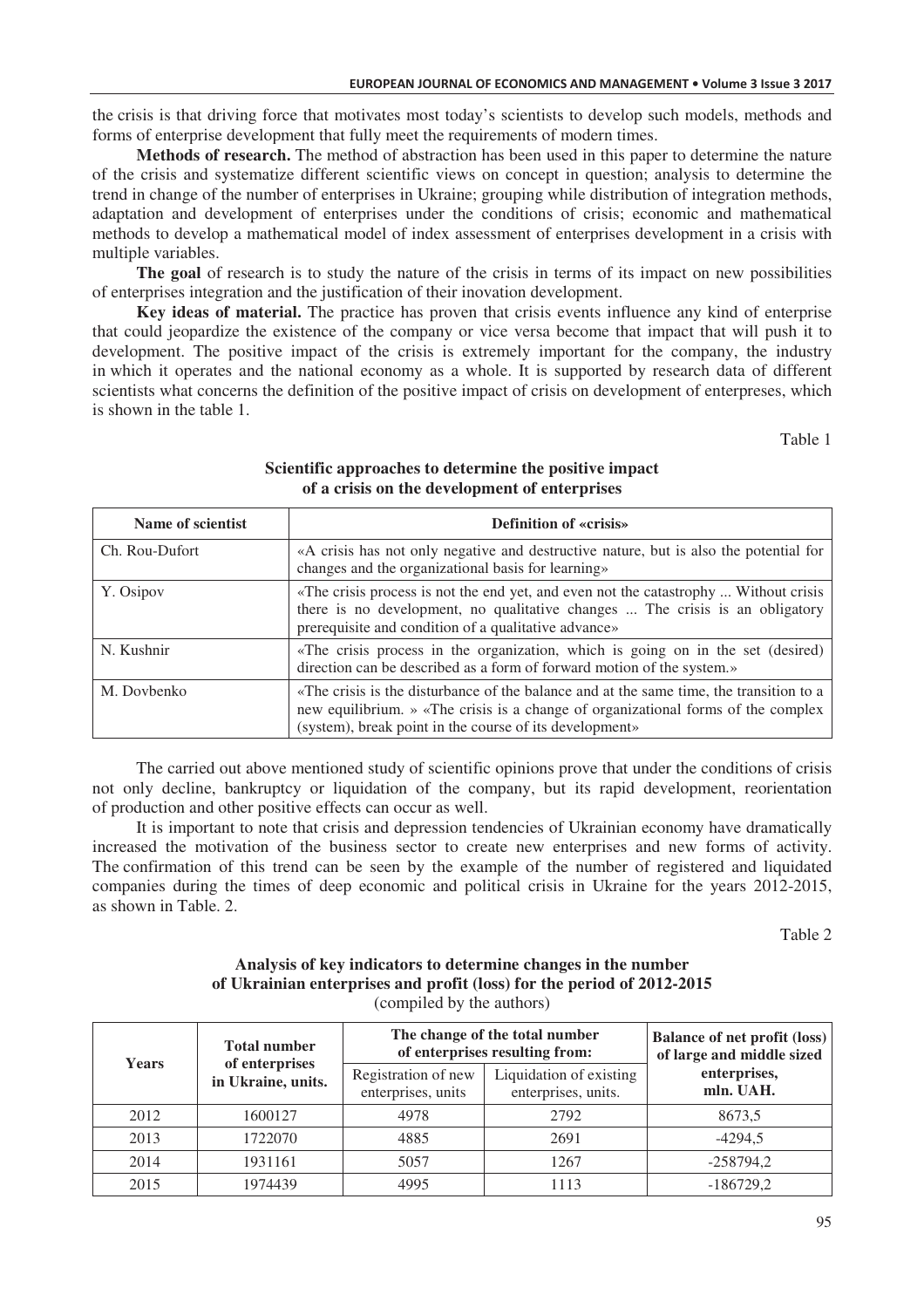When analyzing the data of the table 2, we can conclude that despite of the fact that the number of liquidated enterprises is decreasing with every year (from 2012 till 2015 by up to 1679 units.) and the number of the registered ones is increasing, we can see that their work is unprofitable. On the basis thereof we can conclude that there are no new and more effective mechanisms of enterprises development in a crisis.

Many companies that operate in a crisis, require mechanisms to adapt to these conditions and practices that promote enterprise development in this uneasy period. In virtue of it, the authors have divided the methods of adaptation and development of enterprises in a crisis into two groups: conventional and advanced (table 3).

Table 3

#### **Methods of adaptation and development of enterprises in crisis** (elaborated by authors)

| Conventional methods of adaptation | Advanced method of adaptation    |  |  |
|------------------------------------|----------------------------------|--|--|
| - anti-crisis management;          | - partnership;                   |  |  |
| - restructuring of an enterprise;  | - attracting investment;;        |  |  |
| - rehabiliation of an enterprise;  | - implementation of innovations; |  |  |
| - reorganization of an enterprise  | outsourcing.                     |  |  |

Summarizing the various methods and approaches presented in the Table 3, we can identify the method that would be most effective for the development of enterprises in a crisis.

Let's consider the latest methods of enterprises development in a crisis.

During the crisis, the most popular strategy is integration in the form of strategic partnerships. In this form, retaining separate management, enterprises can enjoy the benefits of joint activities.

The main technological innovation reasons that motivate businesses to create strategic partnerships are the following:

– Partnerships can create stable channels of advanced knowledge transfer;

– Partnerships expand the scale of enterprises activity and simplify the access to unknown technologies;

– Joint development and innovation projects can reduce the cost of the innovation process;

– Partnerships provide integration to the network of innovation-oriented structures;

– Partnerships allow enter the international arena with the retention of differentiation and specialization;

Strategic partnership often envisages cooperation of efforts in any definite direction, which doesn't prevent companies to remain competitors in other markets. This saves on the amounts on account of carrying out the joint action with separate acquisition of income.

As a result of partnerships integration, ties between enterprises and new organizational forms are emerging. The creation of such forms contribute to the development of enterprises in crisis, getting in the first place financial mutual support and synergy effects of cooperation (tab. 4)

Thus, having characterized the main forms of business, we can come to the conclusion that some of enterprises directly unrelated by sectoral and technological principles and financial institutions have been integrated.

Centralization of production, finance, foreign trade and other activitiest is carried out; reduction of an enterprise risk due to significant concentrations of financial resources and considerable diversification of products takes place; unification of different types of business activities allows coordination of financial flows, their optimal redistribution to ensure effective use of financial resources; operaion pursuant to the developed general strategy; lack of internal competition for clients or for quota production; formation of a unified database of customers who are clients for almost all participants.

Systematization of enterprise interaction mechanisms allows stating that current conditions the state of the investment climate of the country and the creation of its investment attractiveness is especially topical for domestic enterprises in choosing the direction and path of development. In this regard, there appears to be a need of another process that involves creating and maintaining investment attractiveness of enterprises to achieve the goals towards their development.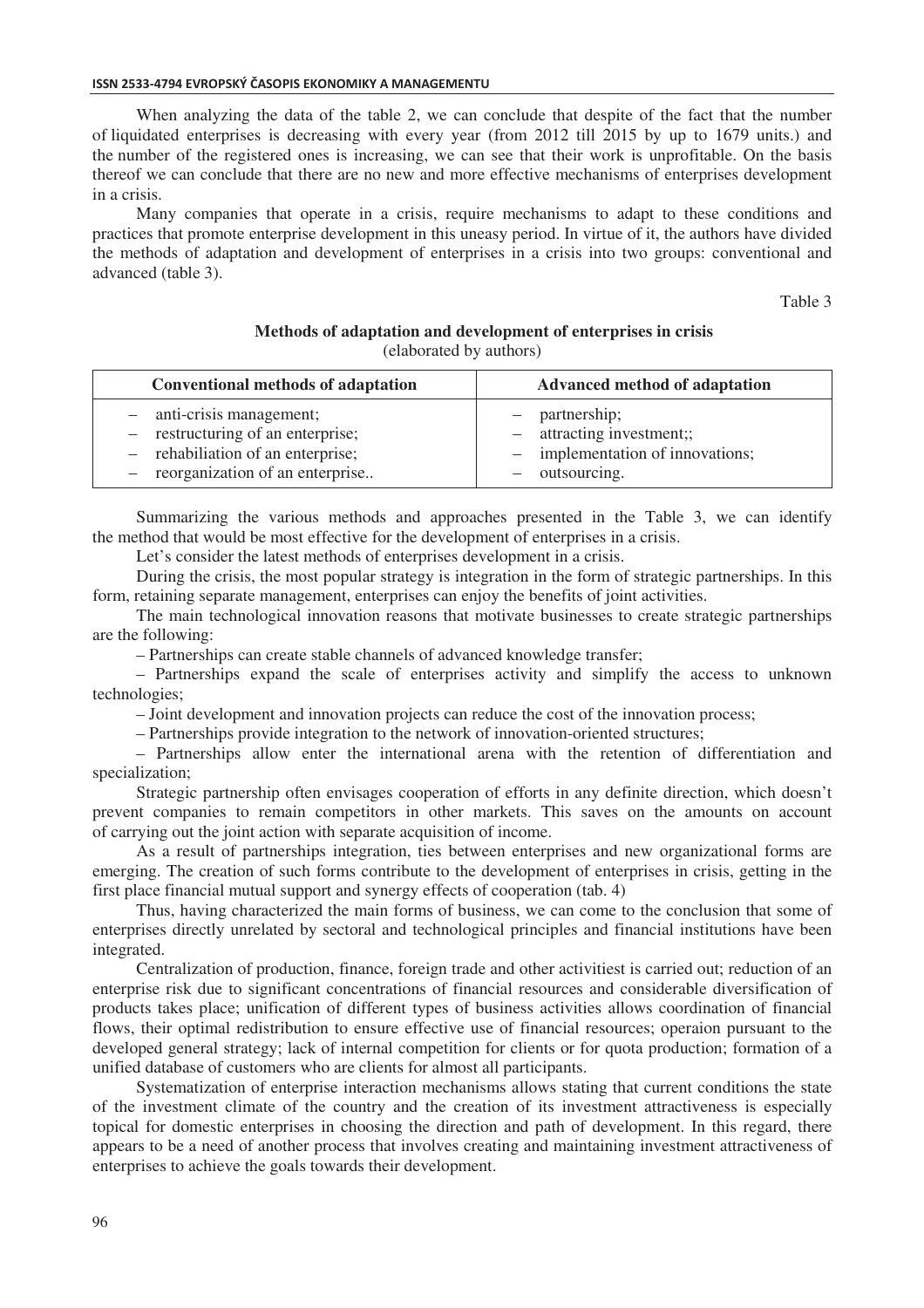### **Assessment results of conformity of major integration associations in the investment market** (developed by authors)

| Type of association     | Factors of compliance to the conditions of effective acticity                                                                                                                                                                                                                                                                                                                                                                                                                                                                                                                                                                                                                                                                                                                                   |  |  |
|-------------------------|-------------------------------------------------------------------------------------------------------------------------------------------------------------------------------------------------------------------------------------------------------------------------------------------------------------------------------------------------------------------------------------------------------------------------------------------------------------------------------------------------------------------------------------------------------------------------------------------------------------------------------------------------------------------------------------------------------------------------------------------------------------------------------------------------|--|--|
| Consortium              | - companies can simultaneously be members of several consortia because they can<br>participate in the implementation of several projects;<br>- temporal pool of capital, complementary resources and capacities for a limited period<br>in order to achieve the objectives in the process of joint project implementation;<br>- when the goal achieved a consortium ceases to exist                                                                                                                                                                                                                                                                                                                                                                                                             |  |  |
| Association, union      | - no right to interfere in the operational and commercial activities of any of the participants;<br>- non-profit public association, which does not conduct business;<br>- freedom for parties in decision-making as a result of the main goal - coordination<br>of participants business activities, protection and lobbying of their interests, more efficient<br>organization of work of consulting and information support;<br>- temporary association.                                                                                                                                                                                                                                                                                                                                     |  |  |
| Strategic alliance      | - a form of cooperation between two or more independent companies, including potential or<br>actual competitors in the long run for a achieving a particular goal;<br>- a company may participate in a big number of strategic alliances;<br>- inefficiency of such form of association;<br>- difficulties of coordinating activities of the alliance participants (partners can make<br>decisions suboptimal to strategic alliance as a whole);<br>- control complexity (lack of autonomy of the participants of strategic alliances causing<br>internal conflicts);<br>- different initial expectations by alliance partners, while one company is trying to avoid<br>competition, the other strives to become first in access to latest technology and knowledge;<br>- temporary association |  |  |
| Cartel                  | - long-term contractual association of several enterprises in one branch of production;<br>- the purpose of creation is receiving significant profit by all parties of the agreement<br>by eliminating or regulating competition between them, and by the suppression of "outside"<br>competition;<br>- internal competition for quota production                                                                                                                                                                                                                                                                                                                                                                                                                                               |  |  |
| Syndicate               | - monopolistic agreement of enterprises of the same branch of production, whose members<br>are losing ownership of the manufactured product;<br>- internal competition for clients or for the production quota                                                                                                                                                                                                                                                                                                                                                                                                                                                                                                                                                                                  |  |  |
| Trust                   | - participants lose ownership of the means of production and manufactured product,<br>industrial and commercial independence, that is combining the production, sales, finance<br>and management of agreement parties;<br>- lack of central investment funds, subordination of individual businesses to overall<br>objectives of the trust (otherwise liberalization of trust relations considerably weakens,<br>which complicates the management process);<br>- internal struggle the most influential positions in the government for income distribution.                                                                                                                                                                                                                                    |  |  |
| Monopolistic<br>concern | - the parties lose ownership of the production means and manufactured products;<br>- Limited companies within the group, in decision-making;<br>- Centralization of functions of scientific, technological and industrial development,<br>investment, finance, foreign trade and other activities;<br>- Internal competition for clients or for the quota production.                                                                                                                                                                                                                                                                                                                                                                                                                           |  |  |
| Conglomerate            | - significant diversification, which can lead to management difficulties;<br>- significant expenses required to create a conglomerate in the case of implementation<br>of absorption mechanism.                                                                                                                                                                                                                                                                                                                                                                                                                                                                                                                                                                                                 |  |  |

We can talk about innovation and investment development of the enterprise, which will provide regular qualitative and quantitative changes in the enterprise operation through continuous transition of investment achievements and attractiveness in innovations that strengthen competitiveness and promote development, which will enable leading innovation at a new level.

In January – September 2016 the enterprises of Ukraine attracted investments of the total amount of 204,450,100,000 UAH, which is  $43,727,400,000$  USD more than at the same period last year, and that proved that this method is effective and important in enterprise development in a crisis.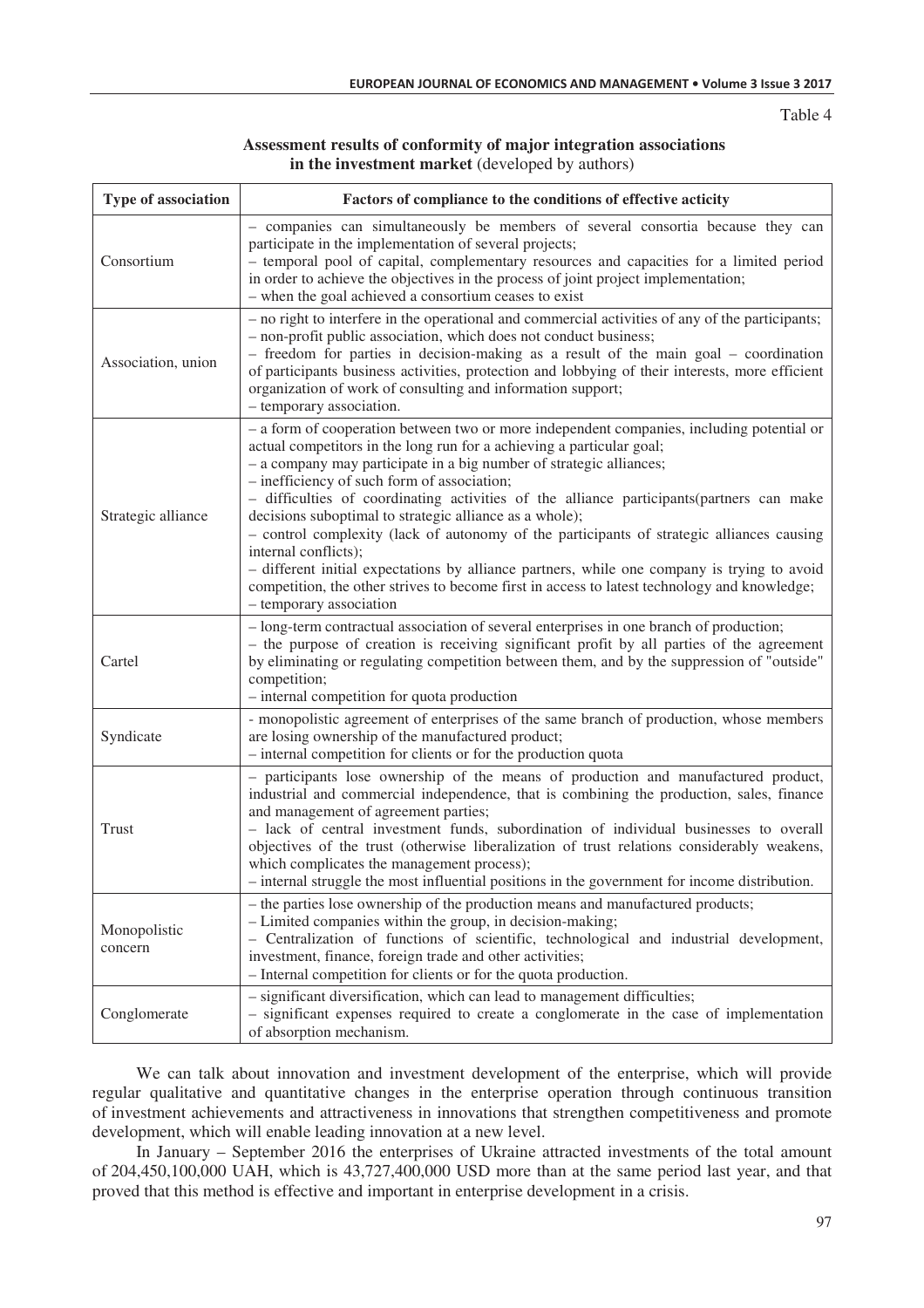#### ISSN 2533-4794 EVROPSKÝ ČASOPIS EKONOMIKY A MANAGEMENTU

The need for innovation implementation for enterprise development in the crisis is stipulated by the following:

– Innovation is a channel of implementation in practice of the achievements of the human intellect, scientific and technical results, contributing to the intellectualization of labour and the increase of its scientific content;

– Through innovations the range of goods and services expands, their quality improves, contributing to the growth of needs of every person and the society as a whole and their satisfaction;

– Innovations make it possible to engage new productive forces in production, to produce goods and services with less labor, materials and energy inputs, etc;

– Concentration of innovations in this or other fields promotes the compliance rehabilitation structures to environment structure taking into account new needs.

Thus, innovation is an essential element of the implementation of the basic laws of the enterprise development, the condition of its viability, survival and development. At the same time innovations develop by its own laws.

For the successful development of the enterprise in a crisis it is not essential to perform all nonprofile functions related to the main activity of the enterprise, maintaining these processes can be assigned to a specialized organization – the outsourcing firm.

Transfer of the functions of one or more parts of the value chain to external partners has a number of strategic advantages allowing:

– getting comprehensive services of higher quality and less expensive;

– improving the innovative capabilities of the company through collaboration and partnership with world-class suppliers who have great intellectual potential and rich experience in innovation;

– providing better company flexibility in case of sudden changes in the market situation or consumer preferences: it would be easier and cheaper to find new suppliers with the necessary capabilities and resources than rebuild inner operation of the company, through liquidating one kind of facilities and resources and creating new ones;

– accelerating the acquisition of resources and skills;

– focusing on those operations which are effectively performed by the company and those which are strategically advisable to be kept under its control;

– promoting concentration of the outsourcer entire attention on the core business of the contracting company;

– enabling the reduction of company personnel;

–contributing to a better quality of implementation of certain functions of organization by specialized firms;

– ensuring the reliability of services provided by outsourcers through a combination of specialization and experience, reducing the risk of an enterprise.

To implement the methods of enterprise development the need of elaboration of the mechanisms of the enterprise development in a crisis arises. The authors have proposed a mechanism which is shown in Figure 1.



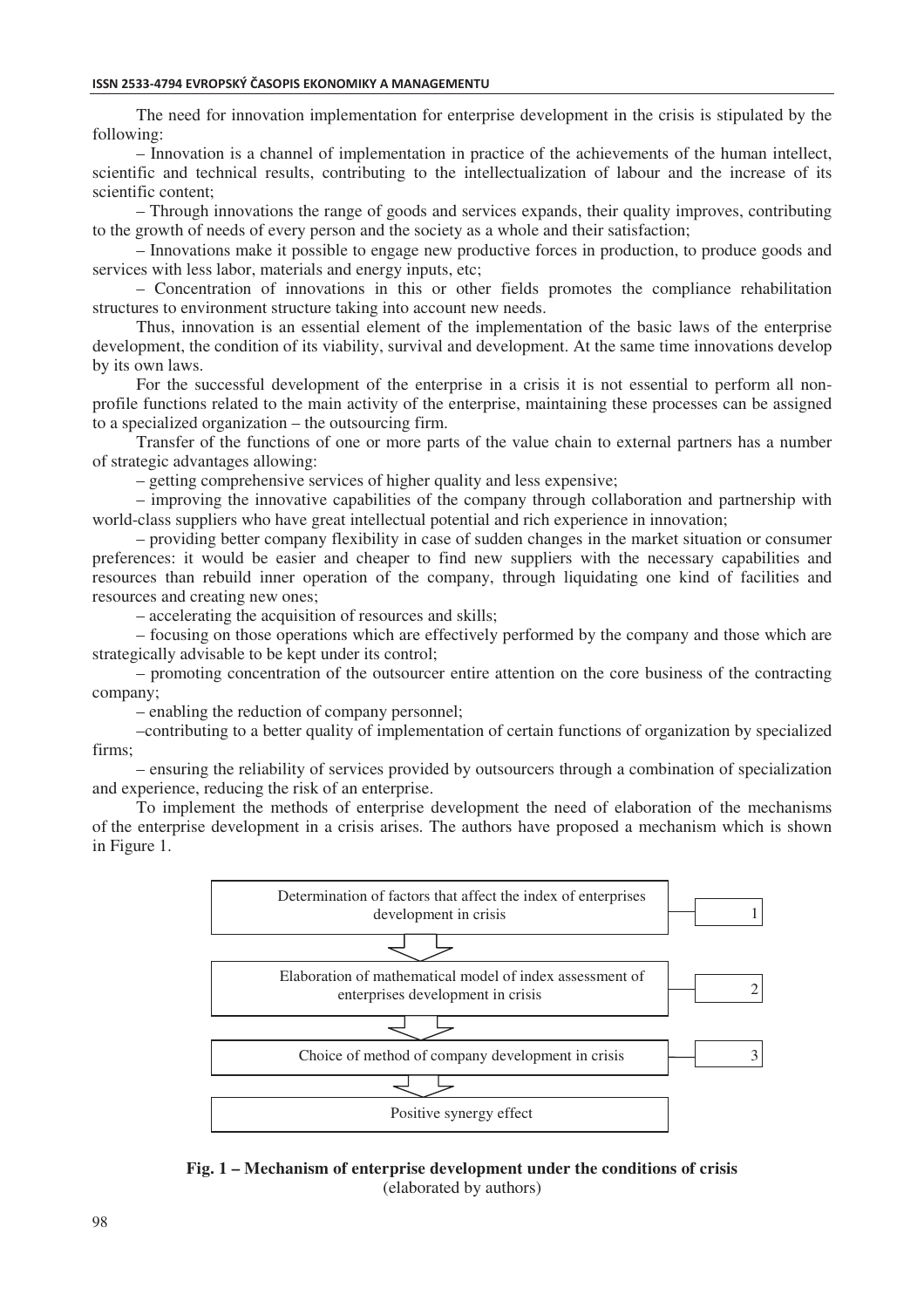The proposed mechanism consists of three stages which should lead to a positive synergistic effect. Thus, the first step is to develop methodic guidelines of index assessment of the company development in a crisis and identify the key factors that determine the development of the company in crisis. According to the authors, these factors are:

– enterprise interaction forces with other market entities;

– financial stability;

– efficiency of investments operations;

– innovation activity.

Each of the specified factors can be represented as a series of relevant indicators, the calculation of which will allow assessing the impact of each factor on the development level of enterprises in a crisis. Thus, the main factors and indicators that most accurately reflect the state of the company in crisis are determined.

At the second stage the mathematical model of index assessment of enterprises development under conditions of crisis with several variables (factors of development) is formed. That means that the calculation the index of enterprise development in a crisis will have in general the following formula:

 $I_{\text{IED}} = a1 \cdot II$ F+  $a2 \cdot IIA + a3 \cdot IIA$ E+  $a4 \cdot IFS$ ,

where al is a weight of a relative factor in determining the development of the company in crisis.

IIF is the index of interaction force with other business enterprises in the market;

 $IIA$  – index of innovation activity;

IIAE – index of innovation activity efficiency;

IFS – index of financial stability.

If after appropriate calculations the value of enterprises index in a crisis is greater than one ( $I_{\text{IED}} > 1$ ), it can be stated that the enterprise is developing quite actively. If the index is equal to one ( $I_{\text{IED}} = 1$ ), it indicates a stable state of an enterprise in accordance to the mechanism of its further development. If the index is less than one  $(I_{\text{IED}} < 1)$ , then a negative trend for the company is observed, which requires more effective tools and methods to ensure its development.

Thus, the dynamics of the index of enterprise development in a crisis is characterized by the general state of the company and reflects the trend of its economic growth.

In the third stage the trend direction (positive or negative) provides the basis for making specific decisions and choice of method of economic development for enterprises in a crisis. Well coordinated work at all stages gives the expected positive synergistic effect.

**Conclusions and further research.** On the basis of analysis of various scientists' scientific opinions and economic practice it has been proved that the crisis may not only be a negative, but a positive event in the economy, it could push the company to develop. Therefore, the development in the crisis is the crucial step that can allow the company to take a leading position in the market. It is efficient under these conditions to search the new methods of enterprises development in a crisis like partnership; attracting of investments; implementation of innovations and outsourcing. To engage these methods we have proposed a mechanism of the development, which implementation would provide the possibility of choice of the most effective method for each individual company.

Thus, the effective implementation of new techniques is the best way for the development of enterprises in a crisis.

The rational use of synergic effect for enterprise development in the crisis should become a promising trend of further research.

#### $References:$

1. Danich, V.M., Parkhomenko, N.O. (2013). Vyznachennia kryzovoho stanu pidpryiemstva [Definition of a crisis condition of the enterprise]. *Marketynh i menedzhment innovatsii* [Marketing and Management of Innovations], *no. 4,* 208-218 [in Ukrainian].

2. Dovbenko, M.V. (2010). Vykhid z ekonomichnoi kryzy: metodolohiia obgruntuvannia Nobelivskykh laureativ i realii Ukrainy [The way out of the economic crisis: the methodology of the justification of Nobel laureates and the realities of Ukraine]. *Biuleten Mizhnarodnoho Nobelivskoho ekonomichnoho forumu* [Bulletin of the International Nobel Economic Forum], *no. 1(3), Vol. 3,* 100-110 [in Ukrainian].

3. Kukhta, P.V. (2012). Kryzy, yikh prychyny ta naslidky [Crises, their causes and consequences]. *Efektyvna ekonomika* [Effective economy]. [in Ukrainian]. <http//www.economy.nayka.com.ua/?op=1&z=1439> (2012, October, 06).

4. Kushnir, N.B. (2016). Osoblyvosti antykryzovoho upravlinnia ta ekonomichnoi diahnostyky pidpryiemstva v suchasnykh umovakh [Features of anti-recessionary management and economic diagnostics of the enterprise